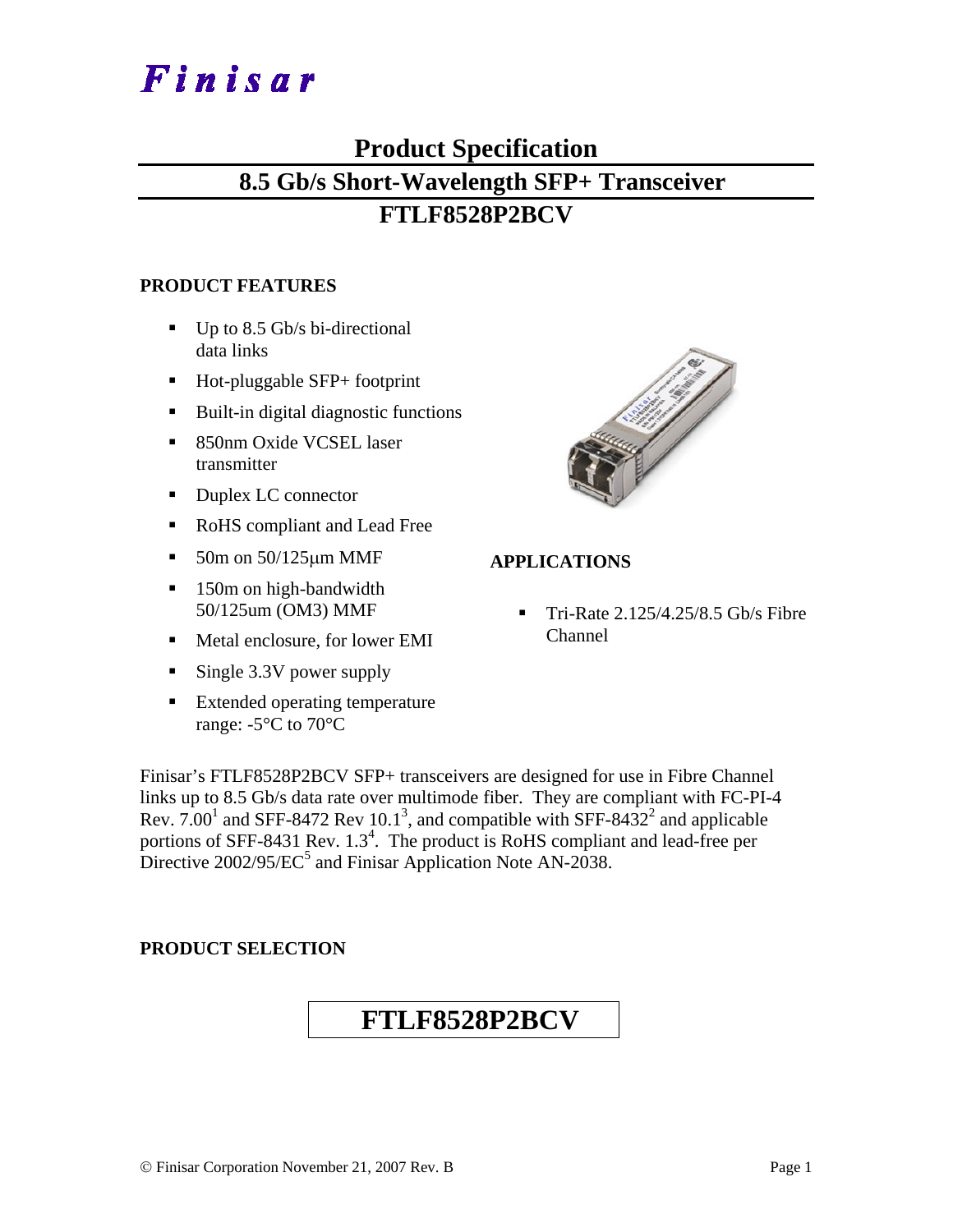#### **I. Pin Descriptions**

| Pin            | <b>Symbol</b>         | <b>Name/Description</b>                                          | Ref.           |
|----------------|-----------------------|------------------------------------------------------------------|----------------|
| 1              | $\rm V_{\rm EET}$     | Transmitter Ground (Common with Receiver Ground)                 |                |
| $\overline{2}$ | $T_{\rm FALLT}$       | Transmitter Fault.                                               | $\overline{2}$ |
| 3              | $\mathrm{T_{DIS}}$    | Transmitter Disable. Laser output disabled on high or open.      | $\overline{3}$ |
| $\overline{4}$ | <b>SDA</b>            | 2-wire Serial Interface Data Line (MOD-DEF2)                     | 4              |
| 5              | <b>SCA</b>            | 2-wire Serial Interface Clock (MOD-DEF1)                         | $\overline{4}$ |
| 6              | <b>MOD_ABS</b>        | Module Absent, connected to V <sub>EET</sub> or V <sub>EER</sub> | $\overline{4}$ |
| 7              | R <sub>S</sub> O      | Rx Rate Select:                                                  | 5              |
|                |                       | Open or Low = $2.125$ or 4.25 Gb/s Fibre Channel (Low Bandwidth) |                |
|                |                       | $High = 8.5 \text{Gb/s}$ Fibre Channel (High Bandwidth)          |                |
| 8              | LOS                   | Loss of Signal indication. Logic 0 indicates normal operation.   | 6              |
| 9              | RS1                   | Tx Rate Select:                                                  | 5              |
|                |                       | Open or Low = $2.125$ or 4.25 Gb/s Fibre Channel (Low Bandwidth) |                |
|                |                       | $High = 8.5 \text{Gb/s}$ Fibre Channel (High Bandwidth)          |                |
| 10             | $\rm V_{EER}$         | Receiver Ground (Common with Transmitter Ground)                 |                |
| 11             | $\rm V_{EER}$         | Receiver Ground (Common with Transmitter Ground)                 |                |
| 12             | RD-                   | Receiver Inverted DATA out. AC Coupled                           |                |
| 13             | $RD+$                 | Receiver Non-inverted DATA out. AC Coupled                       |                |
| 14             | $\rm V_{\rm EER}$     | Receiver Ground (Common with Transmitter Ground)                 |                |
| 15             | $V_{\underline{CCR}}$ | <b>Receiver Power Supply</b>                                     |                |
| 16             | $V_{CCT}$             | <b>Transmitter Power Supply</b>                                  |                |
| 17             | $\rm V_{\rm EET}$     | Transmitter Ground (Common with Receiver Ground)                 |                |
| 18             | $TD+$                 | Transmitter Non-Inverted DATA in. AC Coupled.                    |                |
| 19             | TD-                   | Transmitter Inverted DATA in. AC Coupled.                        |                |
| 20             | $\rm V_{EET}$         | Transmitter Ground (Common with Receiver Ground)                 |                |

Notes:

1. Circuit ground is internally isolated from chassis ground.

- 2.  $T_{FATU T}$  is an open collector/drain output, which should be pulled up with a 4.7k 10k Ohms resistor on the host board if intended for use. Pull up voltage should be between 2.0V to Vcc  $+ 0.3V$ . A high output indicates a transmitter fault caused by either the TX bias current or the TX output power exceeding the preset alarm thresholds. A low output indicates normal operation. In the low state, the output is pulled to <0.8V.
- 3. Laser output disabled on  $T_{DIS} > 2.0V$  or open, enabled on  $T_{DIS} < 0.8V$ .
- 4. Should be pulled up with 4.7k 10kohms on host board to a voltage between 2.0V and 3.6V. MOD\_ABS pulls line low to indicate module is plugged in.
- 5. Rate select can also be set through the 2-wire bus in accordance with SFF-8472 v.  $10.1<sup>3</sup>$ . Rx Rate Select is set at Bit 3, Byte 110, Address A2h. Tx Rate Select is set at Bit 3, Byte 118, Address A2h. Note: writing a "1" selects maximum bandwidth operation. Rate select is the logic OR of the input state of Rate Select Pin and 2-wire bus.
- 6. LOS is open collector output. Should be pulled up with 4.7k 10kohms on host board to a voltage between 2.0V and 3.6V. Logic 0 indicates normal operation; logic 1 indicates loss of signal.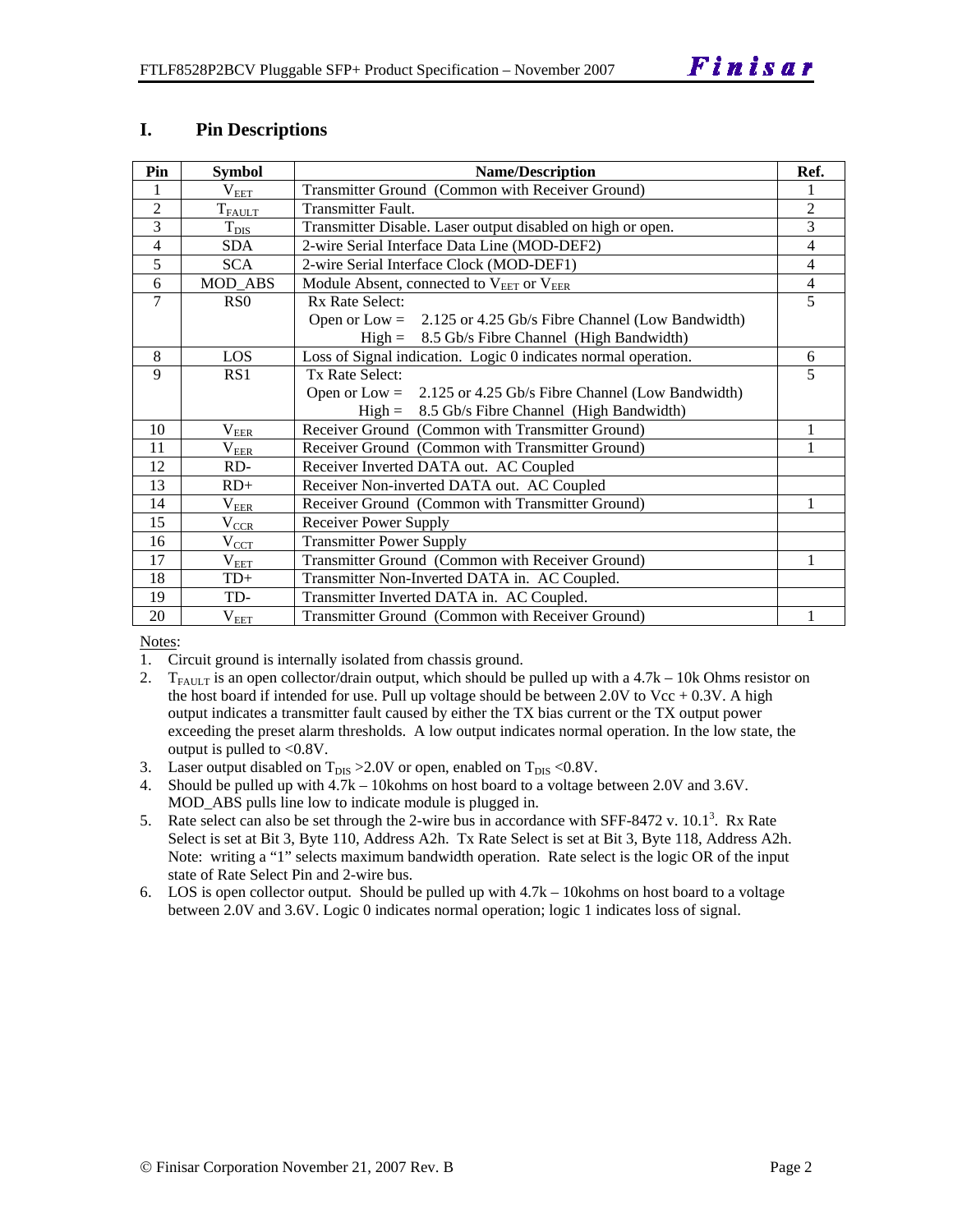

**Diagram of Host Board Connector Block Pin Numbers and Names** 

#### **II. Absolute Maximum Ratings**

| <b>Parameter</b>                   | <b>Symbol</b> | Min    | $\mathbf{T}_{\mathbf{V}\mathbf{D}}$ | <b>Max</b> | Unit   | Ref. |
|------------------------------------|---------------|--------|-------------------------------------|------------|--------|------|
| Maximum Supply Voltage             | Vcc           | $-0.5$ |                                     | 4.0        |        |      |
| Storage Temperature                |               | $-40$  |                                     |            | ∘∩     |      |
| <b>Case Operating Temperature</b>  |               | -0     |                                     | 70         | $\sim$ |      |
| Relative Humidity (Non-condensing) | <b>RH</b>     |        |                                     |            | $\%$   |      |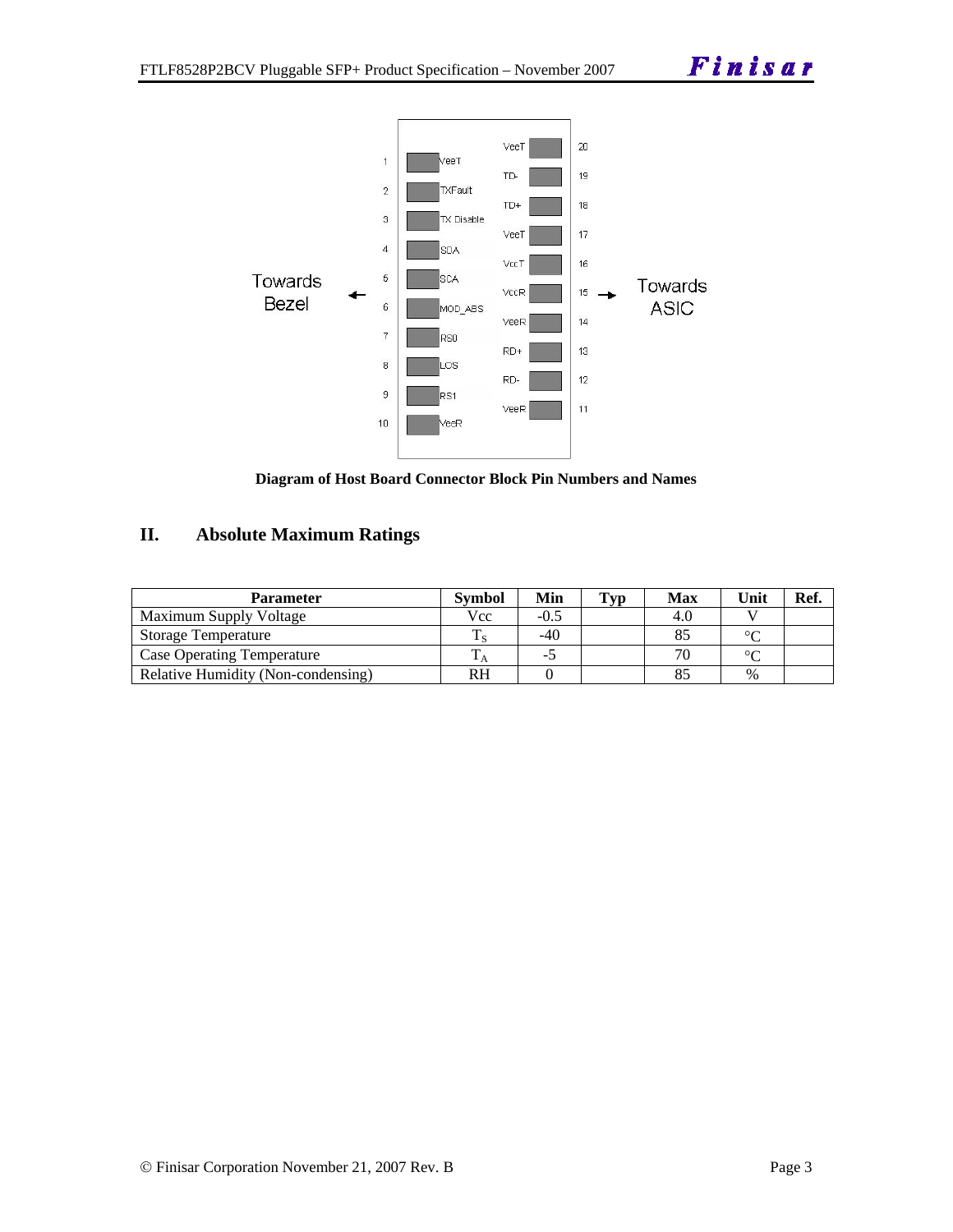| <b>Parameter</b>                                | <b>Symbol</b>            | Min            | Typ | <b>Max</b>          | Unit      | Ref.           |
|-------------------------------------------------|--------------------------|----------------|-----|---------------------|-----------|----------------|
| <b>Supply Voltage</b>                           | Vcc                      | 3.0            |     | 3.6                 | V         |                |
| <b>Supply Current</b>                           | Icc                      |                |     | 240                 | mA        |                |
| <b>Transmitter</b>                              |                          |                |     |                     |           |                |
| Input differential impedance                    | $R_{in}$                 |                | 100 |                     | Ω         | 1              |
| Single ended data input swing                   | Vin,pp                   | 90             |     | 800                 | mV        |                |
| <b>Transmit Disable Voltage</b>                 | $\rm V_{D}$              | $\overline{2}$ |     | Vcc                 | V         | $\overline{2}$ |
| Transmit Enable Voltage                         | $\rm V_{\underline{E}N}$ | Vee            |     | $Vee+0.8$           | V         |                |
| <b>Receiver</b>                                 |                          |                |     |                     |           |                |
| Single ended data output swing                  | Vout,pp                  | 170            |     | 400                 | mV        | 3              |
| Data Output Rise/Fall Time @ 2.125, 4.25 Gb/s   | $t_r / t_f$              |                |     | 120                 | ps        | 4              |
| Data Output Rise/Fall Time @ 8.5 Gb/s           | $t_r / t_f$              |                |     | 60                  | ps        | 4              |
| <b>LOS Fault</b>                                | $V_{LOS fault}$          | $\mathfrak{D}$ |     | Vec <sub>HOST</sub> | V         | 5              |
| <b>LOS Normal</b>                               | $V_{LOS\,norm}$          | Vee            |     | $Vee+0.8$           | V         | $\overline{5}$ |
| Power Supply Rejection                          | <b>PSR</b>               | 100            |     |                     | mVpp      | 6              |
| Deterministic Jitter Contribution @ 2.125 Gb/s  | $RX \Delta DI$           |                |     | 47.1                | ps        |                |
| Total Jitter Contribution $@$ 2.125 Gb/s        | $RX \Delta TI$           |                |     | 123.5               | ps        | $\overline{7}$ |
| Deterministic Jitter Contribution $@$ 4.25 Gb/s | RX ∆ DJ                  |                |     | 23.5                | ps        |                |
| Total Jitter Contribution $@$ 4.25 Gb/s         | RX A TJ                  |                |     | 61.8                | ps        | 8              |
| Deterministic Jitter @ 8.5 Gb/s                 | RX DJ                    |                |     | 49.4                | <b>ps</b> | 8              |
| Pulse Width Shrinkage @ 8.5 Gb/s                | RX                       |                |     | 42.4                | ps        | 8              |
|                                                 | <b>DDPWS</b>             |                |     |                     |           |                |
| Total Jitter $@ 8.5 \text{Gb/s}$                | RX TJ                    |                |     | 83.5                | ps        | 8              |

#### **III. Electrical Characteristics** ( $T_A = -5$  to 70 °C,  $V_{CC} = 3.0$  to 3.6 Volts)

Notes:

- 1. Connected directly to TX data input pins. AC coupling from pins into laser driver IC.
- 2. Or open circuit.
- 3. Into 100 ohms differential termination.
- 4. Unfiltered, 20 80 %
- 5. LOS is an open collector output. Should be pulled up with 4.7k 10kohms on the host board. Normal operation is logic 0; loss of signal is logic 1. Maximum pull-up voltage is 5.5V.
- 6. Receiver sensitivity is compliant with power supply sinusoidal modulation of 20 Hz to 1.5 MHz up to specified value applied through the recommended power supply filtering network.
- 7. If measured with TJ-free data input signal. In actual application, output TJ will be given by:

$$
T J_{OUT} = D J_{IN} + \Delta D J + \sqrt{(T J_{IN} - D J_{IN})^2 + (\Delta T J - \Delta D J)^2}
$$

8. As defined in FC-PI- $4^1$ , Rev 7.0, Table 13, 800-Mx-SN-y.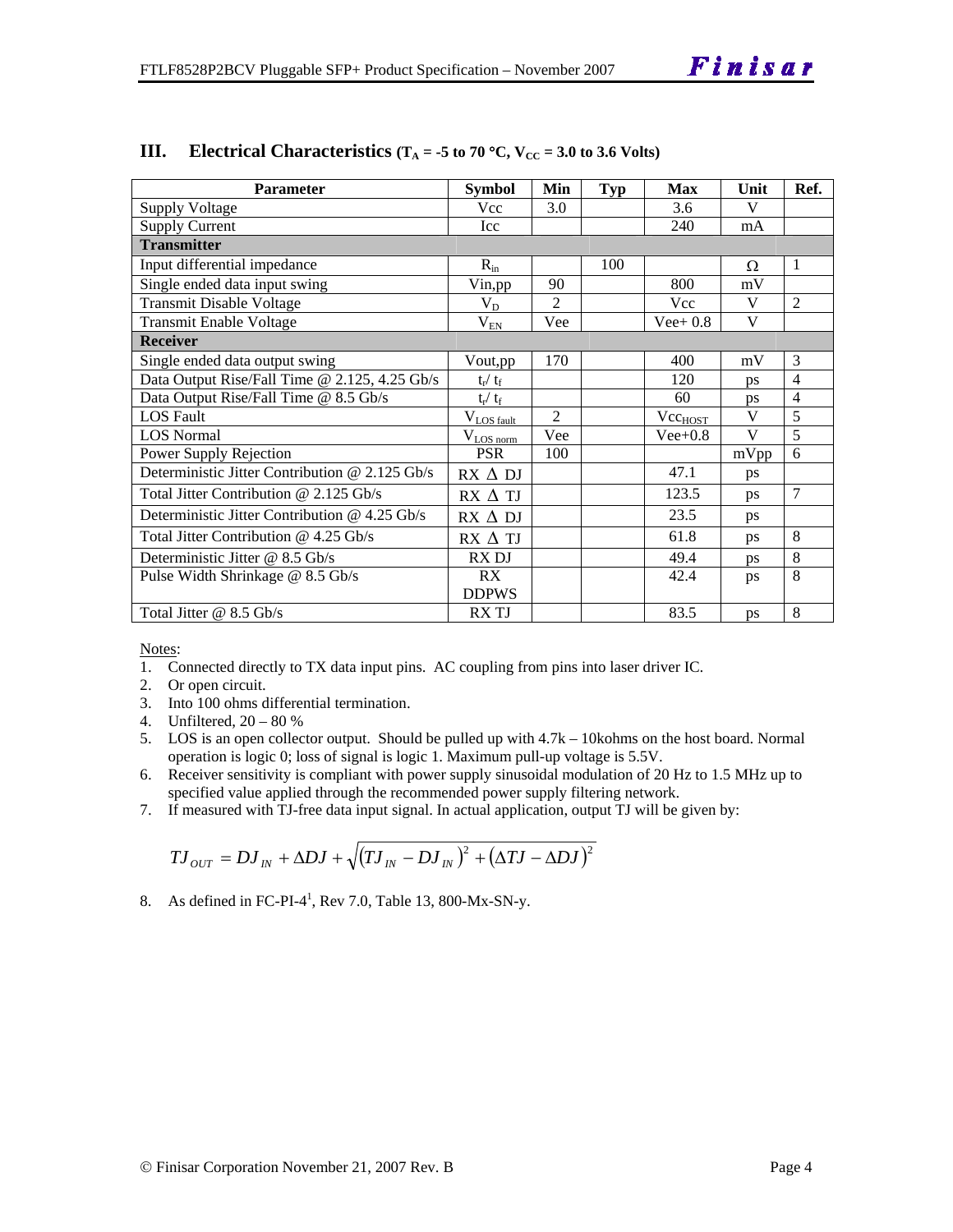| <b>Parameter</b>                               | <b>Symbol</b>             | Min      | <b>Typ</b> | <b>Max</b> | Unit    | Ref.           |
|------------------------------------------------|---------------------------|----------|------------|------------|---------|----------------|
| <b>Transmitter</b>                             |                           |          |            |            |         |                |
| Output Opt. Pwr: 50 or 62.5 MMF                | $P_{OUT}$                 | $-9$     |            | $-2$       | dBm     | $\mathbf{1}$   |
| <b>Optical Wavelength</b>                      | λ                         | 830      |            | 860        | nm      |                |
| Spectral Width                                 | $\sigma$                  |          |            | 0.65       | nm      |                |
| Optical Modulation Amplitude @ 2.125 Gb/s      | <b>OMA</b>                | 196      |            |            | $\mu$ W | $\mathfrak{D}$ |
| Optical Modulation Amplitude @ 4.25 Gb/s       | <b>OMA</b>                | 247      |            |            | $\mu W$ | $\overline{2}$ |
| Optical Modulation Amplitude @ 8.5 Gb/s        | <b>OMA</b>                | 302      |            |            | $\mu$ W | $\overline{2}$ |
| Optical Rise/Fall Time @ 2.125, 4.25 Gb/s      | $t_r/ t_f$                |          |            | 90         | ps      | 3              |
| Transmitter Waveform and Dispersion Penalty    | <b>TWDP</b>               |          |            | 4.2        | dB      | $\overline{4}$ |
| @ 8.5 Gb/s                                     |                           |          |            |            |         |                |
| <b>Relative Intensity Noise</b>                | <b>RIN</b>                |          |            | $-128$     | dB/Hz   |                |
| Deterministic Jitter Contribution @ 2.125 Gb/s | $TX \Delta DI$            |          |            | 56.5       | ps      |                |
| Total Jitter Contribution @ 2.125 Gb/s         | TX ATJ                    |          |            | 119.6      | ps      | 5              |
| Deterministic Jitter Contribution @ 4.25 Gb/s  | TX $\Delta$ DJ            |          |            | 28.2       | ps      |                |
| Total Jitter Contribution @ 4.25 Gb/s          | TX ATJ                    |          |            | 59.8       | ps      | 5              |
| <b>Receiver</b>                                |                           |          |            |            |         |                |
| Receiver OMA Sensitivity = $2.125$ Gb/s        | <b>RxSENS</b>             |          |            | 49         | $\mu$ W |                |
| Receiver OMA Sensitivity = $4.25$ Gb/s         | <b>RxSENS</b>             |          |            | 61         | иW      |                |
| Receiver OMA Sensitivity = $8.5$ Gb/s          | <b>RxSENS</b>             |          |            | 76         | $\mu$ W |                |
| <b>Average Receiver Power</b>                  | $Rx_{MAX}$                | $\Omega$ |            |            | dBm     |                |
| <b>Optical Center Wavelength</b>               | $\lambda_{\underline{C}}$ | 770      |            | 860        | nm      |                |
| <b>Optical Return Loss</b>                     |                           | 12       |            |            | dB      |                |
| <b>LOS De-Assert</b>                           | LOS <sub>D</sub>          |          |            | $-18$      | dBm     |                |
| <b>LOS</b> Assert                              | LOS <sub>A</sub>          | $-30$    |            |            | dBm     |                |
| <b>LOS Hysteresis</b>                          |                           | 0.5      |            |            | dB      |                |

#### **IV.** Optical Characteristics ( $T_A = -5$  to 70 °C,  $V_{CC} = 3.0$  to 3.6 Volts)

Notes:

1. Class 1 Laser Safety per FDA/CDRH, and EN (IEC) 60825 laser safety standards.

- 2. Equivalent extinction ratio specification for Fibre Channel. Allows smaller ER at higher average power.
- 3. Unfiltered, 20-80%. Complies with FC 1x and 2x eye mask when filtered.
- 4. TWDP is calculated with a 1.0 equalizer and a 6,860 MHz Gaussian filter for the fiber simulation. Jitter values at  $\gamma_T$  and  $\gamma_R$  are controlled by TWDP and stress receiver sensitivity.
- 5. If measured with TJ-free data input signal. In actual application, output TJ will be given by:

$$
T J_{OUT} = D J_{IN} + \Delta D J + \sqrt{(T J_{IN} - D J_{IN})^{2} + (\Delta T J - \Delta D J)^{2}}
$$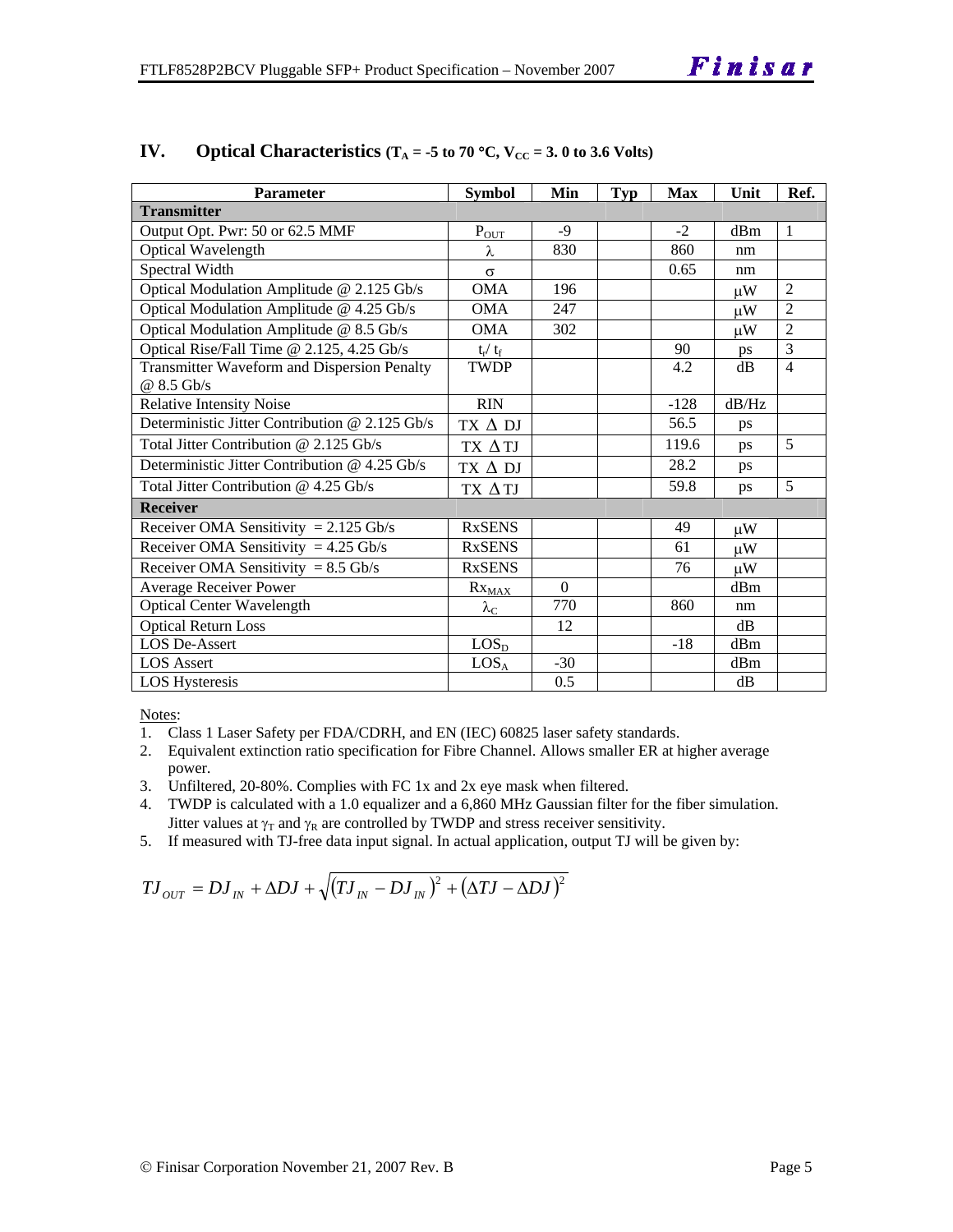#### **V. General Specifications**

| Parameter                          | <b>Symbol</b> | Min | <b>Typ</b> | <b>Max</b> | <b>Units</b> | Ref. |
|------------------------------------|---------------|-----|------------|------------|--------------|------|
| Data Rate                          | <b>BR</b>     |     | 2.125,     |            | Gb/sec       |      |
|                                    |               |     | 4.25,      |            |              |      |
|                                    |               |     | 8.5        |            |              |      |
| <b>Bit Error Rate</b>              | <b>BER</b>    |     |            | $10^{-12}$ |              |      |
| Fiber Length on $50/125 \mu m$ MMF |               |     |            | 300        | m            |      |
|                                    |               |     |            | 150        |              |      |
|                                    |               |     |            | 50         |              |      |
| Fiber Length on 50/125µm high-     |               |     |            | 500        | m            |      |
| bandwidth (OM3) MMF                |               |     |            | 380        |              | 4    |
|                                    |               |     |            | 150        |              |      |

Notes:

- 1.  $2x$  and  $4x$  Fibre Channel compatible, per FC-PI-4<sup>1</sup>.
- 2. PRBS  $2^7-1$ .
- 3. At 2.125 Gb/s Fibre Channel data rate.
- 4. At 4.25 Gb/s Fibre Channel data rate.
- 5. At 8.5 Gb/s Fibre Channel data rate.

#### **VI. Environmental Specifications**

Finisar 850nm SFP+ transceivers have an extended operating temperature range from  $-5^{\circ}$ C to  $+70^{\circ}$ C case temperature.

| Parameter                         | <b>Symbol</b>          | Min | $\mathbf{T}_{\mathbf{V}\mathbf{p}}$ | Max                      | Units  | Ref. |
|-----------------------------------|------------------------|-----|-------------------------------------|--------------------------|--------|------|
| <b>Case Operating Temperature</b> | $\mathbf{L}_{OD}$      | -   |                                     | $\overline{\phantom{a}}$ | $\sim$ |      |
| Storage Temperature               | m<br>$\frac{1}{1}$ sto | -40 |                                     |                          | $\sim$ |      |

#### **VII. Regulatory Compliance**

Finisar transceivers are Class 1 Laser Products and comply with US FDA regulations. These products are certified by TÜV and CSA to meet the Class 1 eye safety requirements of EN (IEC) 60825 and the electrical safety requirements of EN (IEC) 60950. Copies of certificates are available at Finisar Corporation upon request.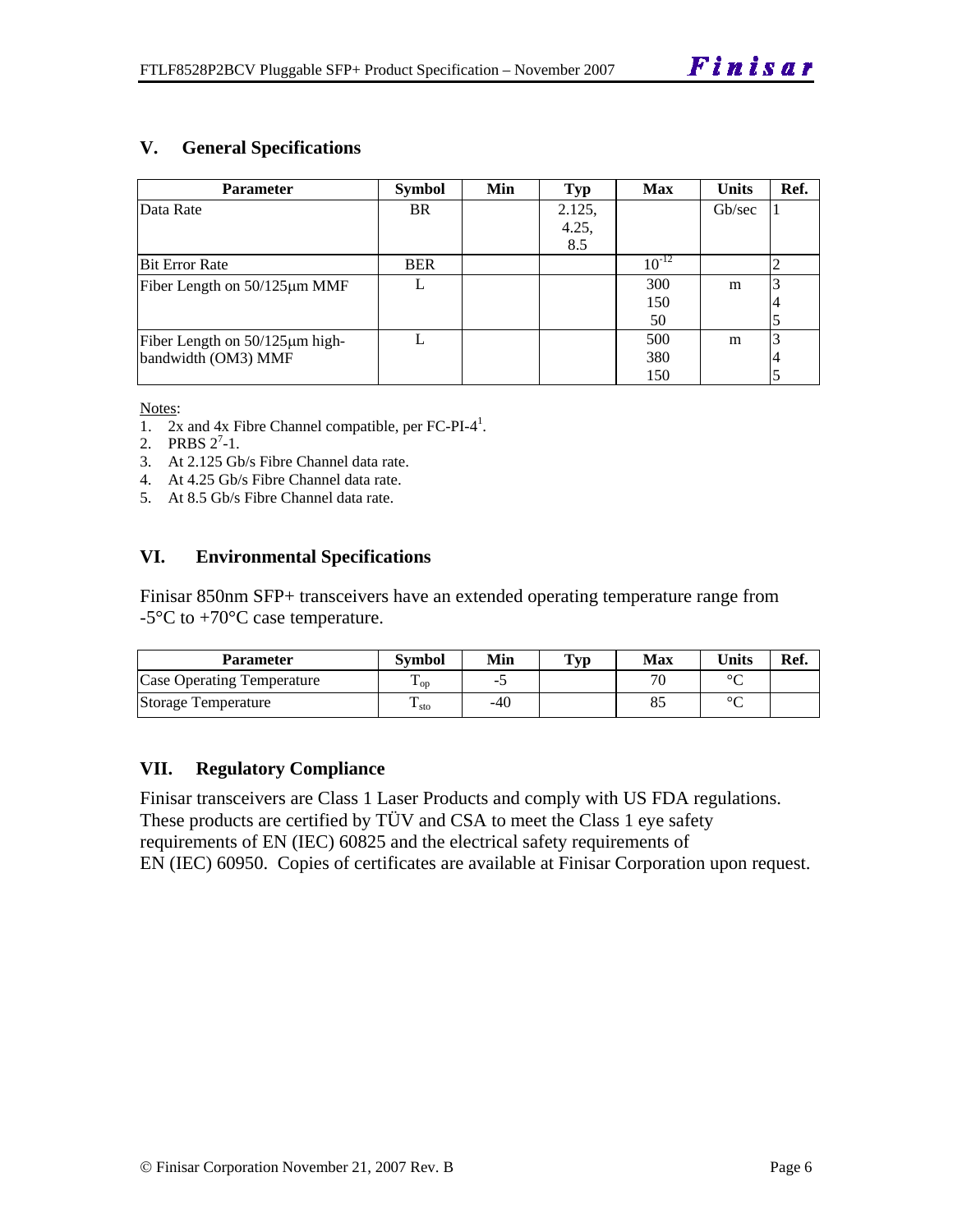#### **VIII. Digital Diagnostic Functions**

Finisar FTLF8528P2BCV SFP+ transceivers support the 2-wire serial communication protocol as defined in the SFP MSA<sup>6</sup>. It is very closely related to the  $E^2$ PROM defined in the GBIC standard, with the same electrical specifications.

The standard SFP serial ID provides access to identification information that describes the transceiver's capabilities, standard interfaces, manufacturer, and other information.

Additionally, Finisar SFP transceivers provide a enhanced digital diagnostic monitoring interface, which allows real-time access to device operating parameters such as transceiver temperature, laser bias current, transmitted optical power, received optical power and transceiver supply voltage. It also defines a sophisticated system of alarm and warning flags, which alerts end-users when particular operating parameters are outside of a factory set normal range.

The SFP MSA defines a 256-byte memory map in  $E^2$ PROM that is accessible over a 2-wire serial interface at the 8 bit address 1010000X (A0h). The digital diagnostic monitoring interface makes use of the 8 bit address 1010001X (A2h), so the originally defined serial ID memory map remains unchanged. The interface is identical to, and is thus fully backward compatible with both the GBIC Specification and the SFP Multi Source Agreement. The complete interface is described in Finisar Application Note AN-2030: "Digital Diagnostics Monitoring Interface for SFP Optical Transceivers".

The operating and diagnostics information is monitored and reported by a Digital Diagnostics Transceiver Controller (DDTC) inside the transceiver, which is accessed through a 2-wire serial interface. When the serial protocol is activated, the serial clock signal (SCL, Mod Def 1) is generated by the host. The positive edge clocks data into the  $SFP$  transceiver into those segments of the  $E^2$ PROM that are not write-protected. The negative edge clocks data from the SFP transceiver. The serial data signal (SDA, Mod Def 2) is bi-directional for serial data transfer. The host uses SDA in conjunction with SCL to mark the start and end of serial protocol activation. The memories are organized as a series of 8-bit data words that can be addressed individually or sequentially.

For more information, please see the SFP MSA documentation<sup>3,6</sup> and Finisar Application Note AN-2030.

Please note that evaluation board FDB-1027 is available with Finisar ModDEMO software that allows simple to use communication over the 2-wire serial interface.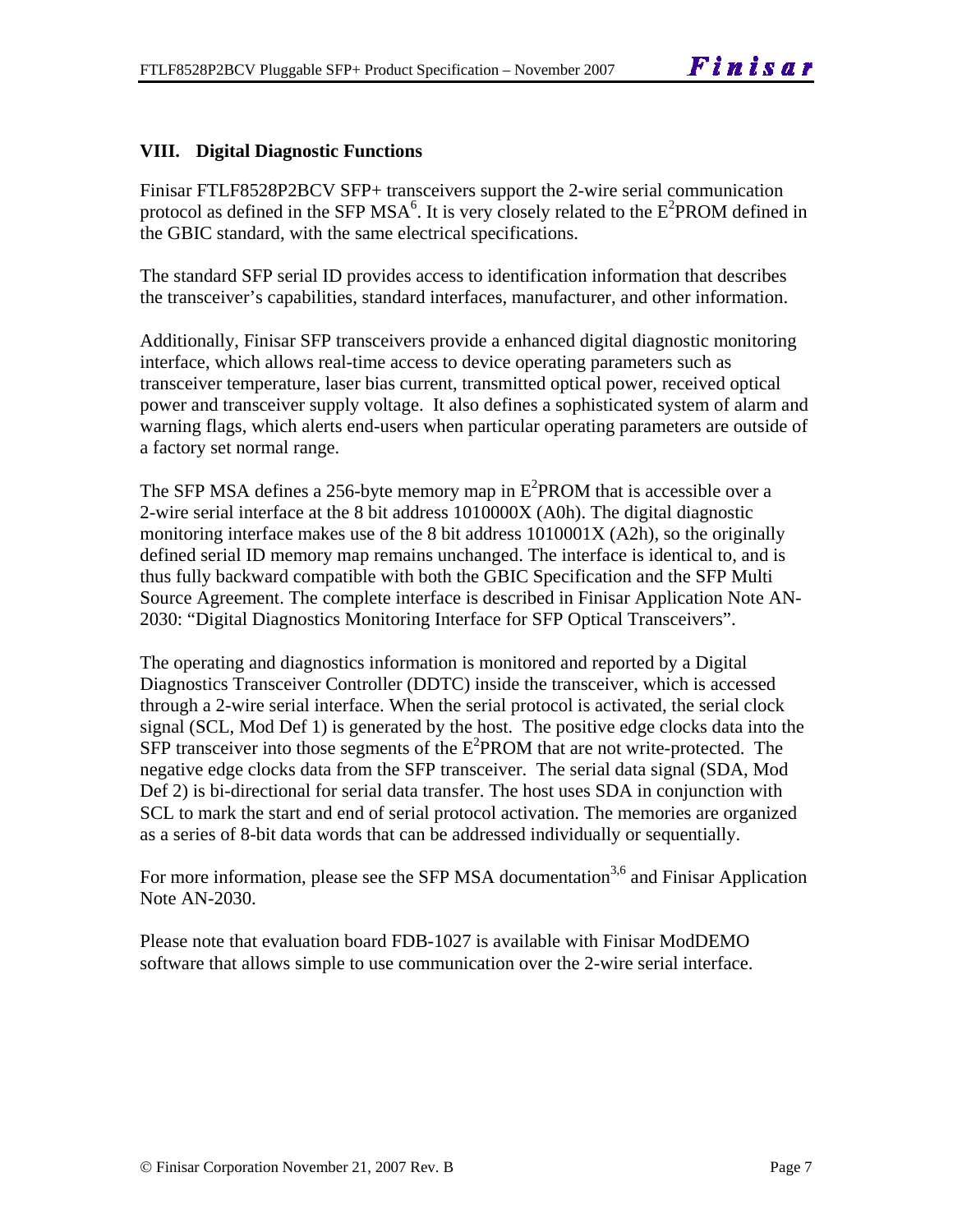#### **IX. Digital Diagnostic Specifications**

FTLF8528P2BCV transceivers can be used in host systems that require either internally or externally calibrated digital diagnostics.

| Parameter                                         | <b>Symbol</b>          | Min      | <b>Typ</b> | <b>Max</b>     | <b>Units</b> | Ref. |
|---------------------------------------------------|------------------------|----------|------------|----------------|--------------|------|
| <b>Accuracy</b>                                   |                        |          |            |                |              |      |
| Internally measured transceiver<br>temperature    | $DD$ Temperature       |          |            | 3              | $\rm ^{o}C$  |      |
| Internally measured transceiver<br>supply voltage | DD <sub>Voltage</sub>  |          |            | 100            | mV           |      |
| Measured TX bias current                          | $DD_{Bias}$            |          |            | 10             | $\%$         | 1    |
| Measured TX output power                          | $DDTx-Power$           |          |            | $\overline{2}$ | dB           |      |
| Measured RX received average<br>optical power     | $DD_{Rx\text{-}Power}$ |          |            | $\overline{2}$ | dB           |      |
| <b>Dynamic Range for Rated Accuracy</b>           |                        |          |            |                |              |      |
| Internally measured transceiver<br>temperature    | $DD_{Temperature}$     | $-5$     |            | 85             | $\rm ^{o}C$  |      |
| Internally measured transceiver<br>supply voltage | $DD_{Voltage}$         | 3.0      |            | 3.6            | V            |      |
| Measured TX bias current                          | $DD_{Bias}$            | $\Omega$ |            | 20             | mA           |      |
| Measured TX output power                          | $DD_{Tx\text{-Power}}$ | $-9$     |            | $-2$           | dBm          |      |
| Measured RX received average<br>optical power     | $DD_{Rx\text{-}Power}$ | $-18$    |            | $\mathbf{0}$   | dBm          |      |
| <b>Max Reporting Range</b>                        |                        |          |            |                |              |      |
| Internally measured transceiver<br>temperature    | $DD$ Temperature       | $-40$    |            | 125            | $\rm ^{o}C$  |      |
| Internally measured transceiver<br>supply voltage | DD <sub>Voltage</sub>  | 2.8      |            | 4.0            | V            |      |
| Measured TX bias current                          | $DD_{\rm Bias}$        | $\Omega$ |            | 20             | mA           |      |
| Measured TX output power                          | $DD_{Tx\text{-Power}}$ | $-10$    |            | $-2$           | dBm          |      |
| Measured RX received average<br>optical power     | $DD_{Rx\text{-}Power}$ | $-20$    |            | $\Omega$       | dBm          |      |

Notes:

1. Accuracy of Measured Tx Bias Current is 10% of the actual Bias Current from the laser driver to the laser.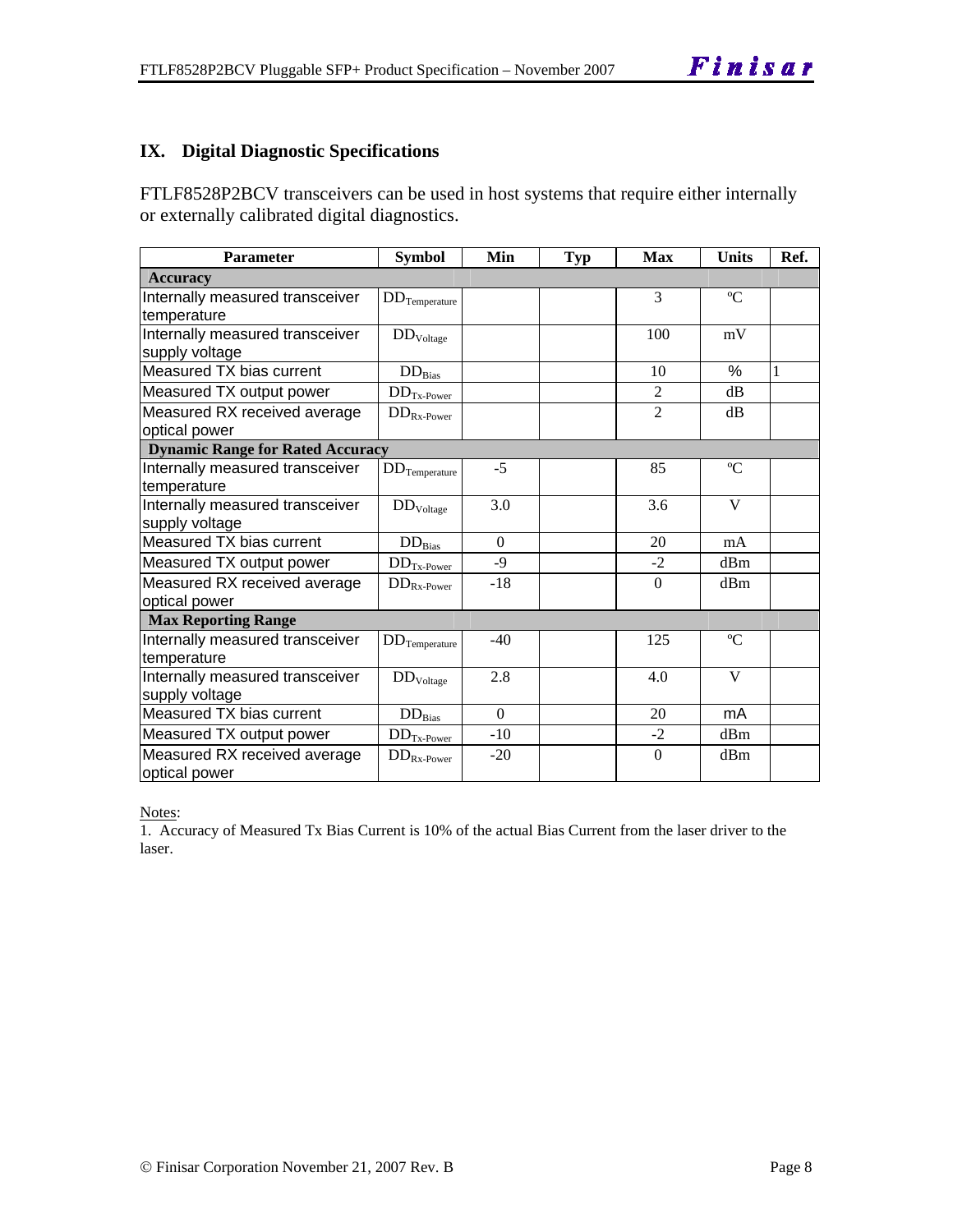#### **X. Mechanical Specifications**

Finisar's FTLF8528P2BCV SFP+ transceivers are compatible with the SFF-8432<sup>2</sup> specification for improved pluggable form factor.





**FTLF8528P2BCV**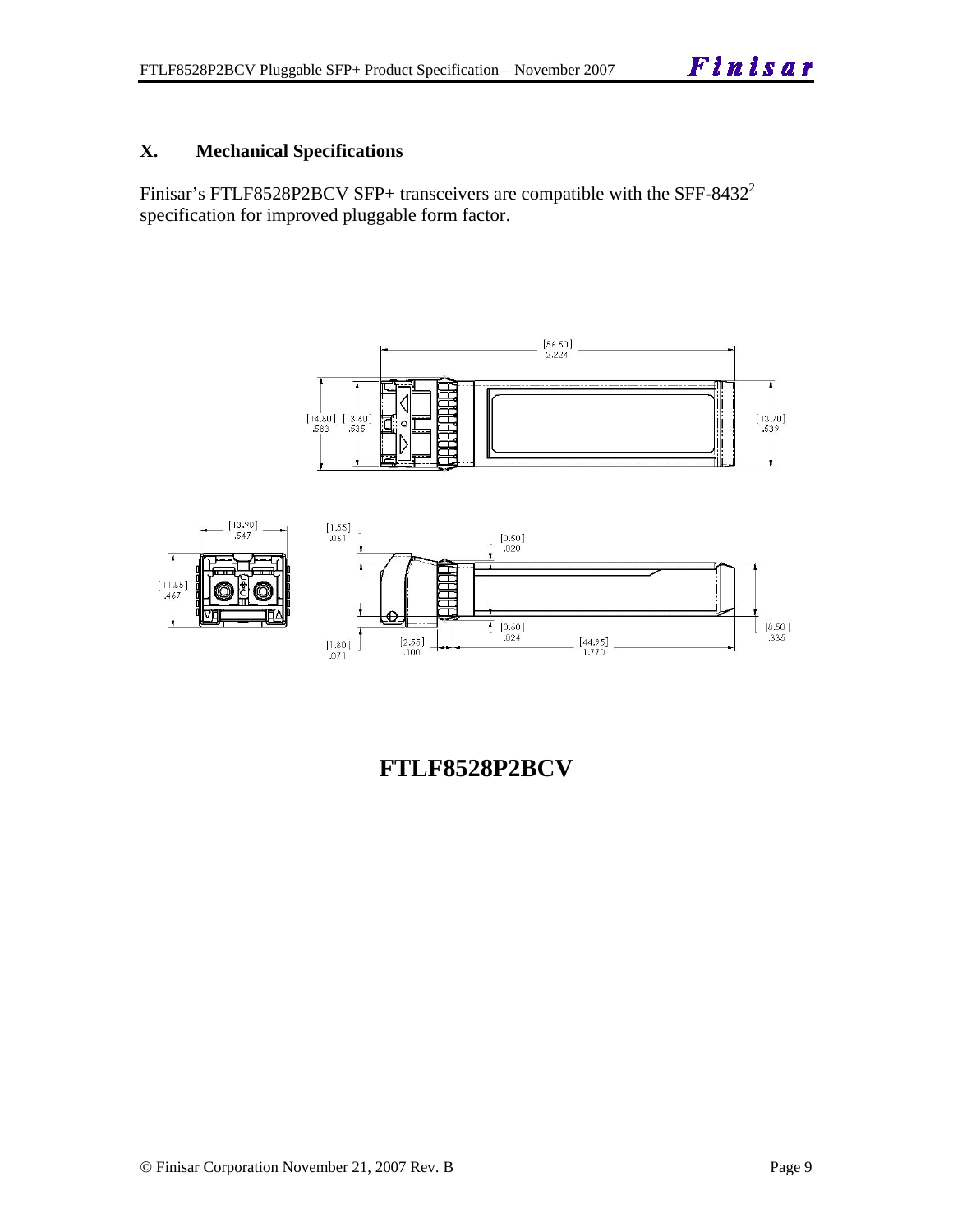





 $\sqrt{2}$ Rads and Vias are Chassis Ground, 11 Places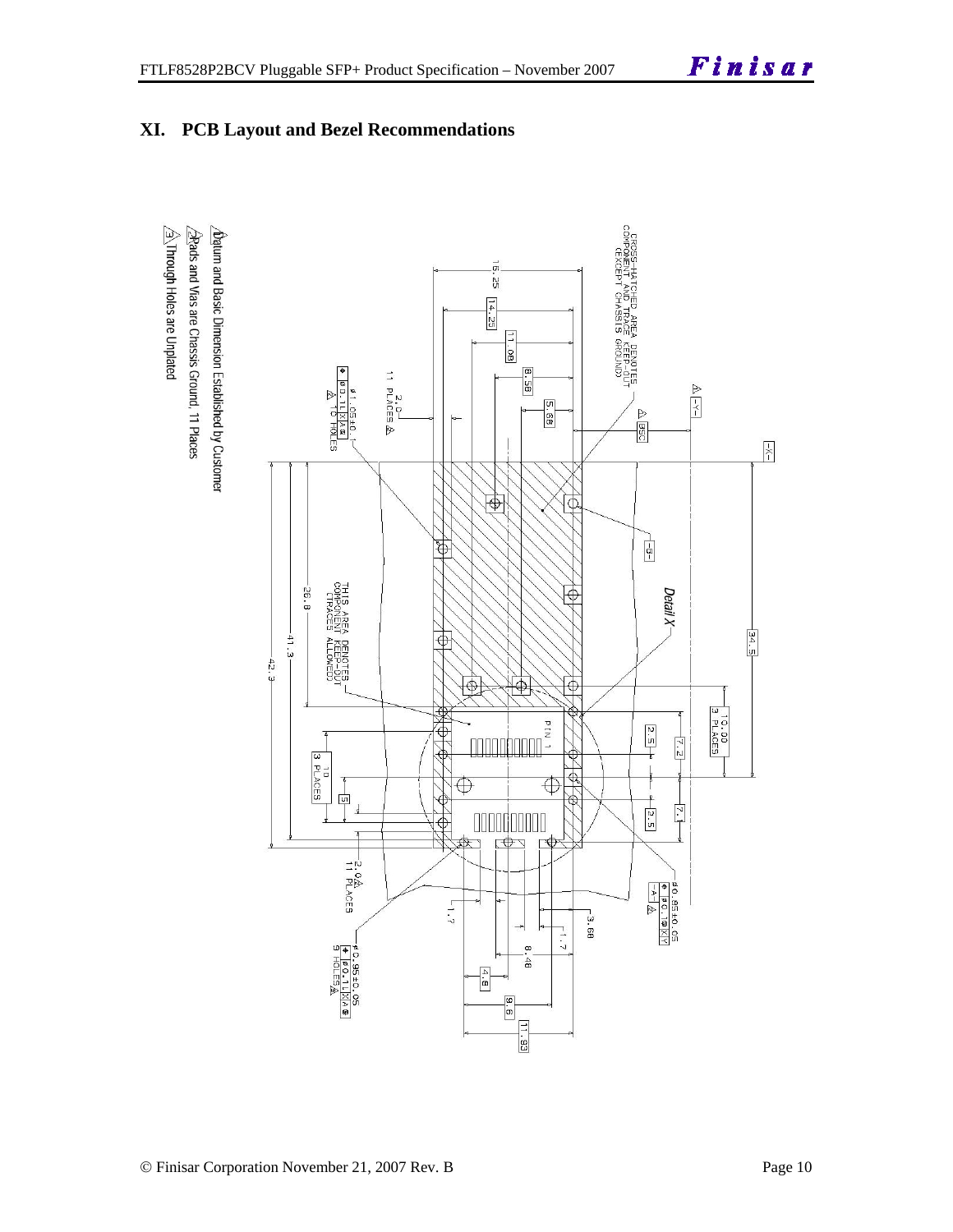

NOTES:

- $\triangle$  MINIMUM PITCH ILLUSTRATED, ENGLISH DIMENSIONS ARE FOR REFERENCE ONLY
- 2. NOT RECOMMENDED FOR PCI EXPANSION<br>CARD APPLICATIONS